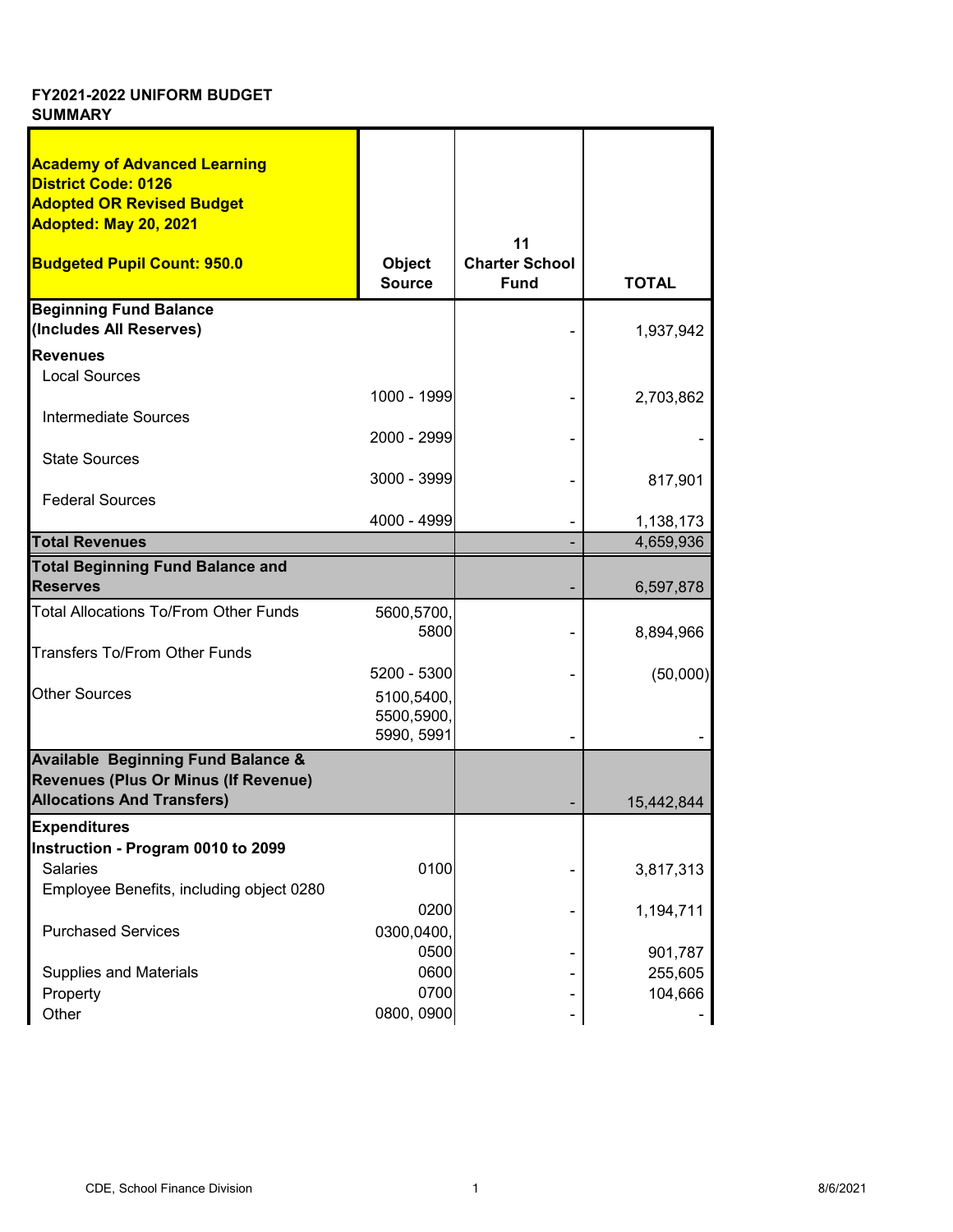| <b>Academy of Advanced Learning</b><br><b>District Code: 0126</b> |               |                       |              |
|-------------------------------------------------------------------|---------------|-----------------------|--------------|
| <b>Adopted OR Revised Budget</b>                                  |               |                       |              |
| Adopted: May 20, 2021                                             |               |                       |              |
|                                                                   |               | 11                    |              |
| <b>Budgeted Pupil Count: 950.0</b>                                | <b>Object</b> | <b>Charter School</b> |              |
|                                                                   | <b>Source</b> | <b>Fund</b>           | <b>TOTAL</b> |
| <b>Total Instruction</b>                                          |               |                       | 6,274,082    |
| <b>Supporting Services</b>                                        |               |                       |              |
| <b>Students - Program 2100</b>                                    |               |                       |              |
| <b>Salaries</b>                                                   | 0100          |                       |              |
| Employee Benefits, including object 0280                          |               |                       |              |
|                                                                   | 0200          |                       |              |
| <b>Purchased Services</b>                                         | 0300,0400,    |                       |              |
|                                                                   | 0500          |                       |              |
| <b>Supplies and Materials</b>                                     | 0600          |                       |              |
| Property                                                          | 0700          |                       |              |
| Other                                                             | 0800, 0900    |                       |              |
| <b>Total Students</b>                                             |               |                       |              |
| Instructional Staff - Program 2200                                |               |                       |              |
| <b>Salaries</b>                                                   | 0100          |                       | 62,000       |
| Employee Benefits, including object 0280                          |               |                       |              |
|                                                                   | 0200          |                       | 18,620       |
| <b>Purchased Services</b>                                         | 0300,0400,    |                       |              |
|                                                                   | 0500          |                       |              |
| <b>Supplies and Materials</b>                                     | 0600          |                       |              |
| Property                                                          | 0700          |                       |              |
| Other                                                             | 0800, 0900    |                       |              |
| <b>Total Instructional Staff</b>                                  |               |                       | 80,620       |
| General Administration - Program 2300,                            |               |                       |              |
| including Program 2303 and 2304                                   |               |                       |              |
|                                                                   |               |                       |              |
| Salaries                                                          | 0100          |                       |              |
| Employee Benefits, including object 0280                          |               |                       |              |
|                                                                   | 0200          |                       |              |
| <b>Purchased Services</b>                                         | 0300,0400,    |                       |              |
|                                                                   | 0500          |                       | 1,634,697    |
| <b>Supplies and Materials</b>                                     | 0600          |                       |              |
| Property                                                          | 0700          |                       |              |
| Other                                                             | 0800, 0900    |                       |              |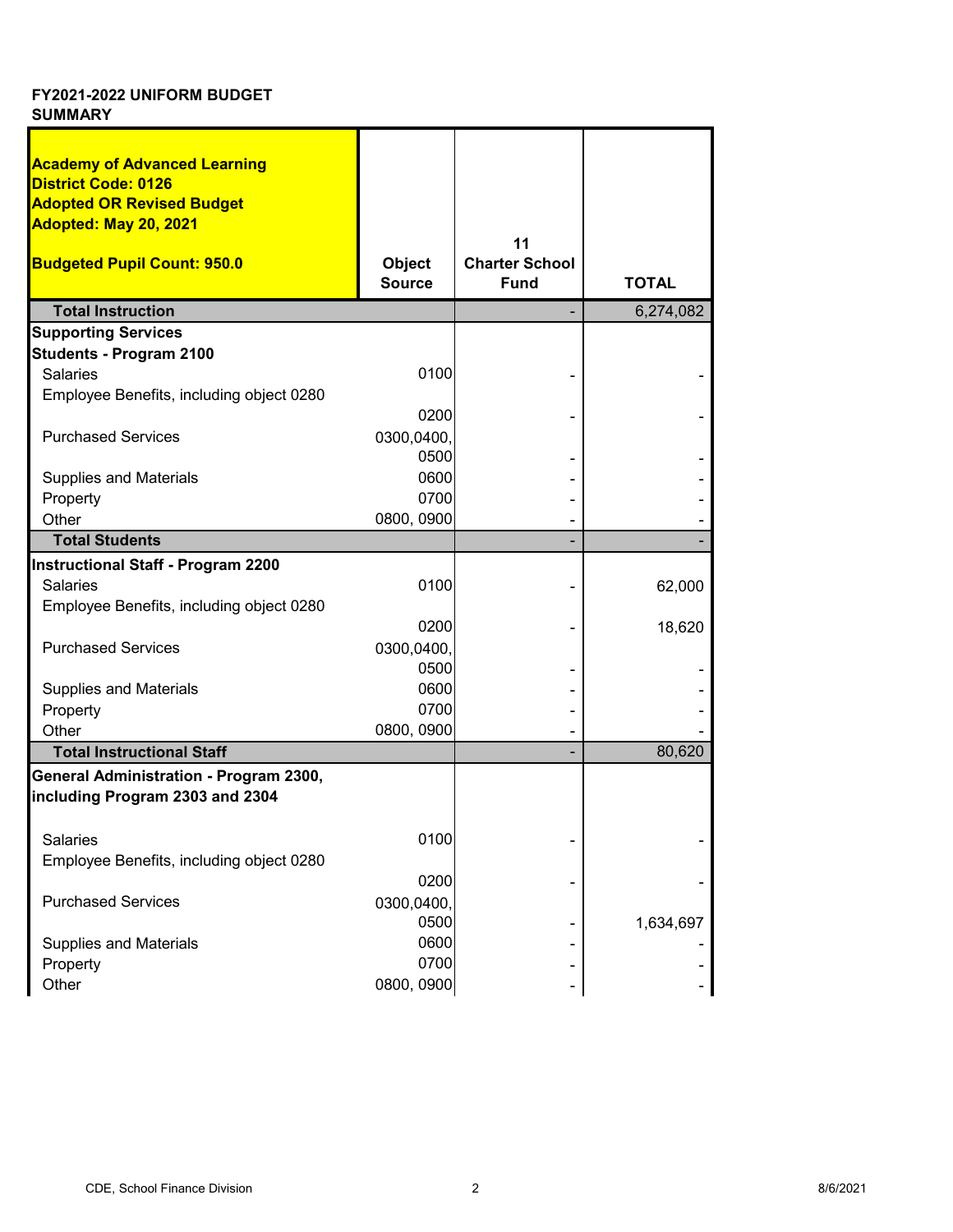| <b>Academy of Advanced Learning</b><br><b>District Code: 0126</b><br><b>Adopted OR Revised Budget</b><br>Adopted: May 20, 2021<br>11<br><b>Budgeted Pupil Count: 950.0</b><br><b>Charter School</b><br><b>Object</b><br><b>Source</b><br><b>Fund</b><br><b>TOTAL</b><br><b>Total School Administration</b><br>1,634,697<br><b>School Administration - Program 2400</b><br>0100<br><b>Salaries</b><br>647,000<br>Employee Benefits, including object 0280<br>0200<br>187,561<br><b>Purchased Services</b><br>0300,0400,<br>0500<br>190,492<br>0600<br><b>Supplies and Materials</b><br>70,000<br>0700<br>Property<br>85,505<br>0800, 0900<br>Other<br>10,000<br><b>Total School Administration</b><br>1,190,558<br><b>Business Services - Program 2500,</b><br>including Program 2501<br><b>Salaries</b><br>0100<br>Employee Benefits, including object 0280<br>0200<br><b>Purchased Services</b><br>0300,0400,<br>0500<br>7,500<br>0600<br><b>Supplies and Materials</b><br>4,300<br>0700<br>Property<br>0800, 0900<br>Other<br>144<br><b>Total Business Services</b><br>11,944<br><b>Operations and Maintenance - Program</b><br>2600<br>0100<br>Salaries<br>Employee Benefits, including object 0280<br>0200<br><b>Purchased Services</b><br>0300,0400,<br>0500<br>2,036,927<br><b>Supplies and Materials</b><br>0600<br>160,000<br>0700<br>Property |       |            |       |
|--------------------------------------------------------------------------------------------------------------------------------------------------------------------------------------------------------------------------------------------------------------------------------------------------------------------------------------------------------------------------------------------------------------------------------------------------------------------------------------------------------------------------------------------------------------------------------------------------------------------------------------------------------------------------------------------------------------------------------------------------------------------------------------------------------------------------------------------------------------------------------------------------------------------------------------------------------------------------------------------------------------------------------------------------------------------------------------------------------------------------------------------------------------------------------------------------------------------------------------------------------------------------------------------------------------------------------------------------------|-------|------------|-------|
|                                                                                                                                                                                                                                                                                                                                                                                                                                                                                                                                                                                                                                                                                                                                                                                                                                                                                                                                                                                                                                                                                                                                                                                                                                                                                                                                                        |       |            |       |
|                                                                                                                                                                                                                                                                                                                                                                                                                                                                                                                                                                                                                                                                                                                                                                                                                                                                                                                                                                                                                                                                                                                                                                                                                                                                                                                                                        |       |            |       |
|                                                                                                                                                                                                                                                                                                                                                                                                                                                                                                                                                                                                                                                                                                                                                                                                                                                                                                                                                                                                                                                                                                                                                                                                                                                                                                                                                        |       |            |       |
|                                                                                                                                                                                                                                                                                                                                                                                                                                                                                                                                                                                                                                                                                                                                                                                                                                                                                                                                                                                                                                                                                                                                                                                                                                                                                                                                                        |       |            |       |
|                                                                                                                                                                                                                                                                                                                                                                                                                                                                                                                                                                                                                                                                                                                                                                                                                                                                                                                                                                                                                                                                                                                                                                                                                                                                                                                                                        |       |            |       |
|                                                                                                                                                                                                                                                                                                                                                                                                                                                                                                                                                                                                                                                                                                                                                                                                                                                                                                                                                                                                                                                                                                                                                                                                                                                                                                                                                        |       |            |       |
|                                                                                                                                                                                                                                                                                                                                                                                                                                                                                                                                                                                                                                                                                                                                                                                                                                                                                                                                                                                                                                                                                                                                                                                                                                                                                                                                                        |       |            |       |
|                                                                                                                                                                                                                                                                                                                                                                                                                                                                                                                                                                                                                                                                                                                                                                                                                                                                                                                                                                                                                                                                                                                                                                                                                                                                                                                                                        |       |            |       |
|                                                                                                                                                                                                                                                                                                                                                                                                                                                                                                                                                                                                                                                                                                                                                                                                                                                                                                                                                                                                                                                                                                                                                                                                                                                                                                                                                        |       |            |       |
|                                                                                                                                                                                                                                                                                                                                                                                                                                                                                                                                                                                                                                                                                                                                                                                                                                                                                                                                                                                                                                                                                                                                                                                                                                                                                                                                                        |       |            |       |
|                                                                                                                                                                                                                                                                                                                                                                                                                                                                                                                                                                                                                                                                                                                                                                                                                                                                                                                                                                                                                                                                                                                                                                                                                                                                                                                                                        |       |            |       |
|                                                                                                                                                                                                                                                                                                                                                                                                                                                                                                                                                                                                                                                                                                                                                                                                                                                                                                                                                                                                                                                                                                                                                                                                                                                                                                                                                        |       |            |       |
|                                                                                                                                                                                                                                                                                                                                                                                                                                                                                                                                                                                                                                                                                                                                                                                                                                                                                                                                                                                                                                                                                                                                                                                                                                                                                                                                                        |       |            |       |
|                                                                                                                                                                                                                                                                                                                                                                                                                                                                                                                                                                                                                                                                                                                                                                                                                                                                                                                                                                                                                                                                                                                                                                                                                                                                                                                                                        |       |            |       |
|                                                                                                                                                                                                                                                                                                                                                                                                                                                                                                                                                                                                                                                                                                                                                                                                                                                                                                                                                                                                                                                                                                                                                                                                                                                                                                                                                        |       |            |       |
|                                                                                                                                                                                                                                                                                                                                                                                                                                                                                                                                                                                                                                                                                                                                                                                                                                                                                                                                                                                                                                                                                                                                                                                                                                                                                                                                                        |       |            |       |
|                                                                                                                                                                                                                                                                                                                                                                                                                                                                                                                                                                                                                                                                                                                                                                                                                                                                                                                                                                                                                                                                                                                                                                                                                                                                                                                                                        |       |            |       |
|                                                                                                                                                                                                                                                                                                                                                                                                                                                                                                                                                                                                                                                                                                                                                                                                                                                                                                                                                                                                                                                                                                                                                                                                                                                                                                                                                        |       |            |       |
|                                                                                                                                                                                                                                                                                                                                                                                                                                                                                                                                                                                                                                                                                                                                                                                                                                                                                                                                                                                                                                                                                                                                                                                                                                                                                                                                                        |       |            |       |
|                                                                                                                                                                                                                                                                                                                                                                                                                                                                                                                                                                                                                                                                                                                                                                                                                                                                                                                                                                                                                                                                                                                                                                                                                                                                                                                                                        |       |            |       |
|                                                                                                                                                                                                                                                                                                                                                                                                                                                                                                                                                                                                                                                                                                                                                                                                                                                                                                                                                                                                                                                                                                                                                                                                                                                                                                                                                        |       |            |       |
|                                                                                                                                                                                                                                                                                                                                                                                                                                                                                                                                                                                                                                                                                                                                                                                                                                                                                                                                                                                                                                                                                                                                                                                                                                                                                                                                                        |       |            |       |
|                                                                                                                                                                                                                                                                                                                                                                                                                                                                                                                                                                                                                                                                                                                                                                                                                                                                                                                                                                                                                                                                                                                                                                                                                                                                                                                                                        |       |            |       |
|                                                                                                                                                                                                                                                                                                                                                                                                                                                                                                                                                                                                                                                                                                                                                                                                                                                                                                                                                                                                                                                                                                                                                                                                                                                                                                                                                        |       |            |       |
|                                                                                                                                                                                                                                                                                                                                                                                                                                                                                                                                                                                                                                                                                                                                                                                                                                                                                                                                                                                                                                                                                                                                                                                                                                                                                                                                                        |       |            |       |
|                                                                                                                                                                                                                                                                                                                                                                                                                                                                                                                                                                                                                                                                                                                                                                                                                                                                                                                                                                                                                                                                                                                                                                                                                                                                                                                                                        |       |            |       |
|                                                                                                                                                                                                                                                                                                                                                                                                                                                                                                                                                                                                                                                                                                                                                                                                                                                                                                                                                                                                                                                                                                                                                                                                                                                                                                                                                        |       |            |       |
|                                                                                                                                                                                                                                                                                                                                                                                                                                                                                                                                                                                                                                                                                                                                                                                                                                                                                                                                                                                                                                                                                                                                                                                                                                                                                                                                                        |       |            |       |
|                                                                                                                                                                                                                                                                                                                                                                                                                                                                                                                                                                                                                                                                                                                                                                                                                                                                                                                                                                                                                                                                                                                                                                                                                                                                                                                                                        |       |            |       |
|                                                                                                                                                                                                                                                                                                                                                                                                                                                                                                                                                                                                                                                                                                                                                                                                                                                                                                                                                                                                                                                                                                                                                                                                                                                                                                                                                        |       |            |       |
|                                                                                                                                                                                                                                                                                                                                                                                                                                                                                                                                                                                                                                                                                                                                                                                                                                                                                                                                                                                                                                                                                                                                                                                                                                                                                                                                                        |       |            |       |
|                                                                                                                                                                                                                                                                                                                                                                                                                                                                                                                                                                                                                                                                                                                                                                                                                                                                                                                                                                                                                                                                                                                                                                                                                                                                                                                                                        |       |            |       |
|                                                                                                                                                                                                                                                                                                                                                                                                                                                                                                                                                                                                                                                                                                                                                                                                                                                                                                                                                                                                                                                                                                                                                                                                                                                                                                                                                        |       |            |       |
|                                                                                                                                                                                                                                                                                                                                                                                                                                                                                                                                                                                                                                                                                                                                                                                                                                                                                                                                                                                                                                                                                                                                                                                                                                                                                                                                                        |       |            |       |
|                                                                                                                                                                                                                                                                                                                                                                                                                                                                                                                                                                                                                                                                                                                                                                                                                                                                                                                                                                                                                                                                                                                                                                                                                                                                                                                                                        |       |            |       |
|                                                                                                                                                                                                                                                                                                                                                                                                                                                                                                                                                                                                                                                                                                                                                                                                                                                                                                                                                                                                                                                                                                                                                                                                                                                                                                                                                        |       |            |       |
|                                                                                                                                                                                                                                                                                                                                                                                                                                                                                                                                                                                                                                                                                                                                                                                                                                                                                                                                                                                                                                                                                                                                                                                                                                                                                                                                                        |       |            |       |
|                                                                                                                                                                                                                                                                                                                                                                                                                                                                                                                                                                                                                                                                                                                                                                                                                                                                                                                                                                                                                                                                                                                                                                                                                                                                                                                                                        |       |            |       |
|                                                                                                                                                                                                                                                                                                                                                                                                                                                                                                                                                                                                                                                                                                                                                                                                                                                                                                                                                                                                                                                                                                                                                                                                                                                                                                                                                        |       |            |       |
|                                                                                                                                                                                                                                                                                                                                                                                                                                                                                                                                                                                                                                                                                                                                                                                                                                                                                                                                                                                                                                                                                                                                                                                                                                                                                                                                                        | Other | 0800, 0900 | 5,000 |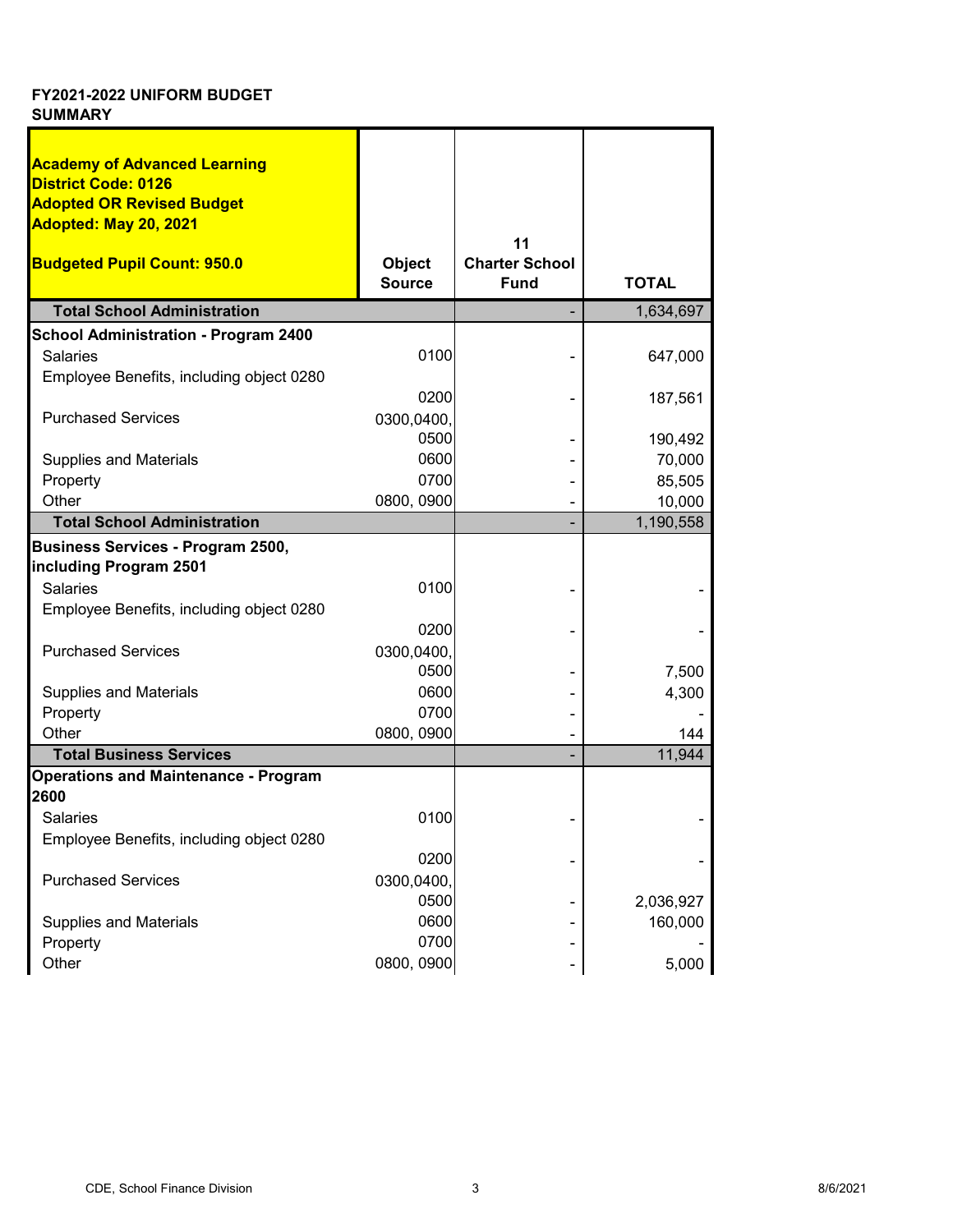| <b>Academy of Advanced Learning</b>                       |               |                       |              |
|-----------------------------------------------------------|---------------|-----------------------|--------------|
| <b>District Code: 0126</b>                                |               |                       |              |
| <b>Adopted OR Revised Budget</b><br>Adopted: May 20, 2021 |               |                       |              |
|                                                           |               | 11                    |              |
| <b>Budgeted Pupil Count: 950.0</b>                        | Object        | <b>Charter School</b> |              |
|                                                           | <b>Source</b> | <b>Fund</b>           | <b>TOTAL</b> |
| <b>Total Operations and Maintenance</b>                   |               |                       | 2,201,927    |
| <b>Student Transportation - Program 2700</b>              |               |                       |              |
| <b>Salaries</b>                                           | 0100          |                       |              |
| Employee Benefits, including object 0280                  |               |                       |              |
|                                                           | 0200          |                       |              |
| <b>Purchased Services</b>                                 | 0300,0400,    |                       |              |
|                                                           | 0500          |                       |              |
| <b>Supplies and Materials</b>                             | 0600          |                       | 500          |
| Property                                                  | 0700          |                       |              |
| Other                                                     | 0800, 0900    |                       |              |
| <b>Total Student Transportation</b>                       |               |                       | 500          |
| Central Support - Program 2800, including                 |               |                       |              |
| Program 2801                                              |               |                       |              |
| <b>Salaries</b>                                           | 0100          |                       |              |
| Employee Benefits, including object 0280                  |               |                       |              |
|                                                           | 0200          |                       |              |
| <b>Purchased Services</b>                                 | 0300,0400,    |                       |              |
|                                                           | 0500          |                       | 299,192      |
| <b>Supplies and Materials</b>                             | 0600          |                       | 500          |
| Property                                                  | 0700          |                       |              |
| Other                                                     | 0800, 0900    |                       |              |
| <b>Total Central Support</b>                              |               |                       | 299,692      |
| <b>Other Support - Program 2900</b>                       |               |                       |              |
| Salaries                                                  | 0100          |                       |              |
| Employee Benefits, including object 0280                  |               |                       |              |
|                                                           | 0200          |                       |              |
| <b>Purchased Services</b>                                 | 0300,0400,    |                       |              |
|                                                           | 0500          |                       |              |
| <b>Supplies and Materials</b>                             | 0600          |                       |              |
| Property                                                  | 0700          |                       |              |
| Other                                                     | 0800, 0900    |                       |              |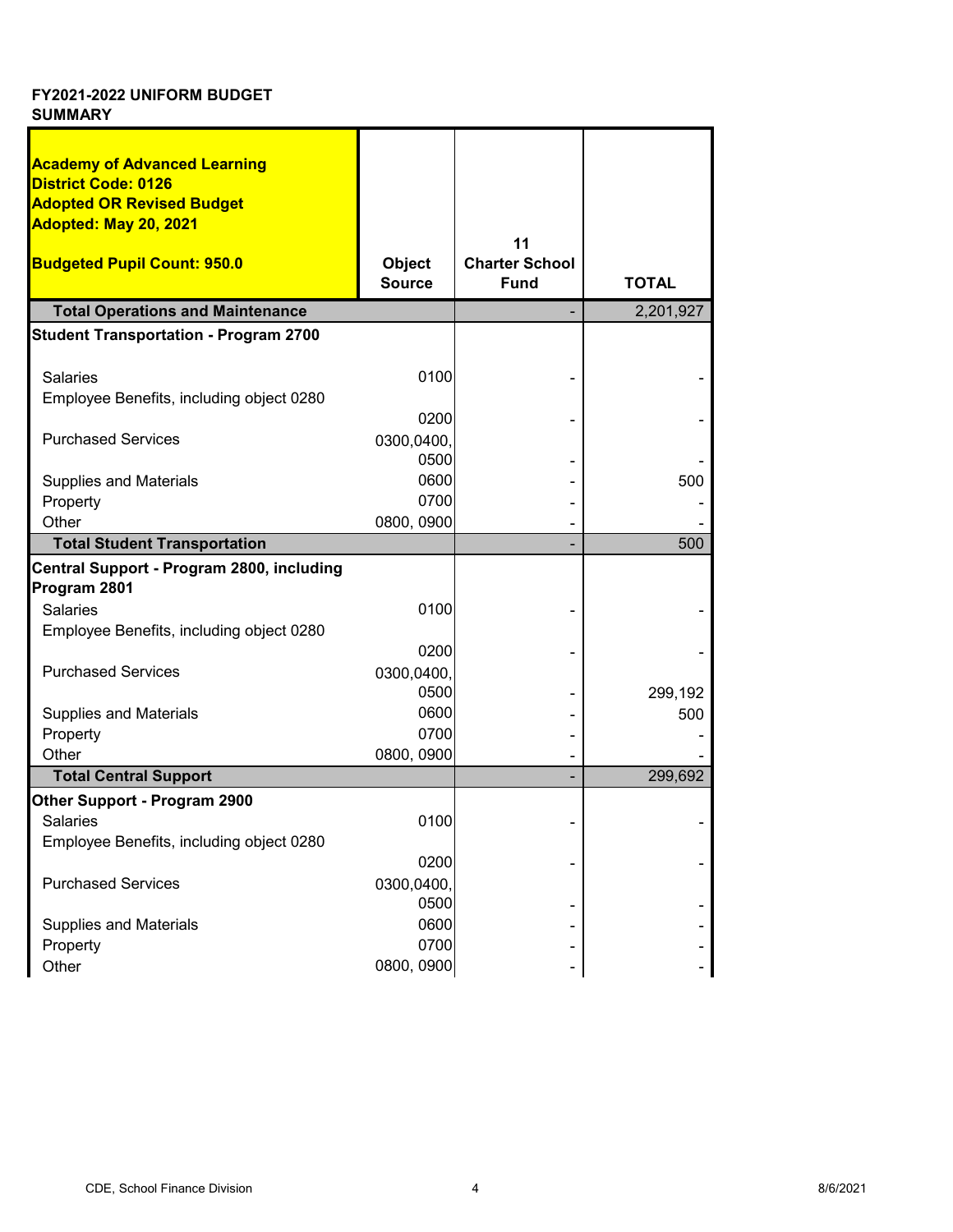| <b>Academy of Advanced Learning</b><br><b>District Code: 0126</b> |               |                       |              |
|-------------------------------------------------------------------|---------------|-----------------------|--------------|
| <b>Adopted OR Revised Budget</b>                                  |               |                       |              |
| Adopted: May 20, 2021                                             |               |                       |              |
|                                                                   |               | 11                    |              |
| <b>Budgeted Pupil Count: 950.0</b>                                | <b>Object</b> | <b>Charter School</b> |              |
|                                                                   | <b>Source</b> | <b>Fund</b>           | <b>TOTAL</b> |
| <b>Total Other Support</b>                                        |               |                       |              |
| Food Service Operations - Program 3100                            |               |                       |              |
| <b>Salaries</b>                                                   | 0100          |                       |              |
| Employee Benefits, including object 0280                          |               |                       |              |
|                                                                   | 0200          |                       |              |
| <b>Purchased Services</b>                                         | 0300,0400,    |                       |              |
|                                                                   | 0500          |                       | 10,000       |
| <b>Supplies and Materials</b>                                     | 0600          |                       | 7,658        |
| Property                                                          | 0700          |                       |              |
| Other                                                             | 0800, 0900    |                       |              |
| <b>Total Other Support</b>                                        |               |                       | 17,658       |
| <b>Enterprise Operations - Program 3200</b>                       |               |                       |              |
| <b>Salaries</b>                                                   | 0100          |                       |              |
| Employee Benefits, including object 0280                          |               |                       |              |
|                                                                   | 0200          |                       |              |
| <b>Purchased Services</b>                                         | 0300,0400,    |                       |              |
|                                                                   | 0500<br>0600  |                       |              |
| <b>Supplies and Materials</b><br>Property                         | 0700          |                       |              |
| Other                                                             | 0800, 0900    |                       |              |
| <b>Total Enterprise Operations</b>                                |               |                       |              |
| <b>Community Services - Program 3300</b>                          |               |                       |              |
| <b>Salaries</b>                                                   | 0100          |                       |              |
| Employee Benefits, including object 0280                          |               |                       |              |
|                                                                   | 0200          |                       |              |
| <b>Purchased Services</b>                                         | 0300,0400,    |                       |              |
|                                                                   | 0500          |                       |              |
| <b>Supplies and Materials</b>                                     | 0600          |                       |              |
| Property                                                          | 0700          |                       |              |
| Other                                                             | 0800, 0900    |                       |              |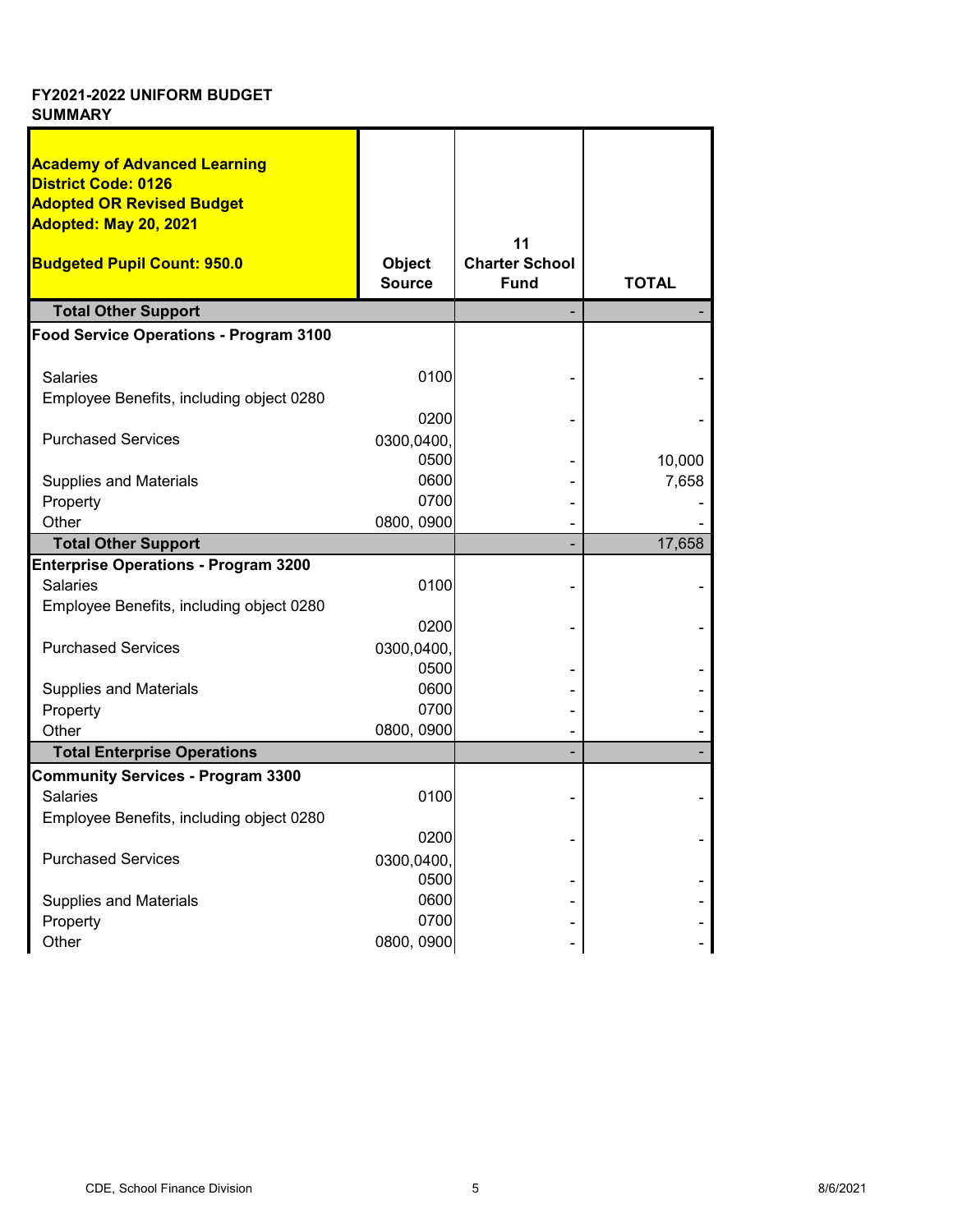| <b>Academy of Advanced Learning</b>        |               |                       |              |
|--------------------------------------------|---------------|-----------------------|--------------|
| <b>District Code: 0126</b>                 |               |                       |              |
| <b>Adopted OR Revised Budget</b>           |               |                       |              |
| Adopted: May 20, 2021                      |               |                       |              |
|                                            |               | 11                    |              |
|                                            |               |                       |              |
| <b>Budgeted Pupil Count: 950.0</b>         | <b>Object</b> | <b>Charter School</b> |              |
|                                            | <b>Source</b> | <b>Fund</b>           | <b>TOTAL</b> |
| <b>Total Community Services</b>            |               |                       |              |
| <b>Education for Adults - Program 3400</b> |               |                       |              |
| <b>Salaries</b>                            | 0100          |                       |              |
| Employee Benefits, including object 0280   |               |                       |              |
|                                            | 0200          |                       |              |
|                                            |               |                       |              |
| <b>Purchased Services</b>                  | 0300,0400,    |                       |              |
|                                            | 0500          |                       |              |
| <b>Supplies and Materials</b>              | 0600          |                       |              |
| Property                                   | 0700          |                       |              |
| Other                                      | 0800, 0900    |                       |              |
| <b>Total Education for Adults Services</b> |               |                       |              |
| <b>Total Supporting Services</b>           |               |                       | 5,437,596    |
| Property - Program 4000                    |               |                       |              |
| <b>Salaries</b>                            | 0100          |                       |              |
| Employee Benefits, including object 0280   |               |                       |              |
|                                            | 0200          |                       |              |
| <b>Purchased Services</b>                  |               |                       |              |
|                                            | 0300,0400,    |                       |              |
|                                            | 0500          |                       |              |
| <b>Supplies and Materials</b>              | 0600          |                       |              |
| Property                                   | 0700          |                       | 250,000      |
| Other                                      | 0800, 0900    |                       |              |
| <b>Total Property</b>                      |               |                       | 250,000      |
| Other Uses - Program 5000s - including     |               |                       |              |
| Transfers Out and/or Allocations Out as an |               |                       |              |
| expenditure                                |               |                       |              |
| Salaries                                   | 0100          | N/A                   |              |
| Employee Benefits, including object 0280   |               |                       |              |
|                                            | 0200          | N/A                   |              |
| <b>Purchased Services</b>                  |               |                       |              |
|                                            | 0300,0400,    |                       |              |
|                                            | 0500          | N/A                   |              |
| <b>Supplies and Materials</b>              | 0600          | N/A                   |              |
| Property                                   | 0700          | N/A                   |              |
| Other                                      | 0800, 0900    |                       | 60,806       |
| <b>Total Other Uses</b>                    |               |                       | 60,806       |